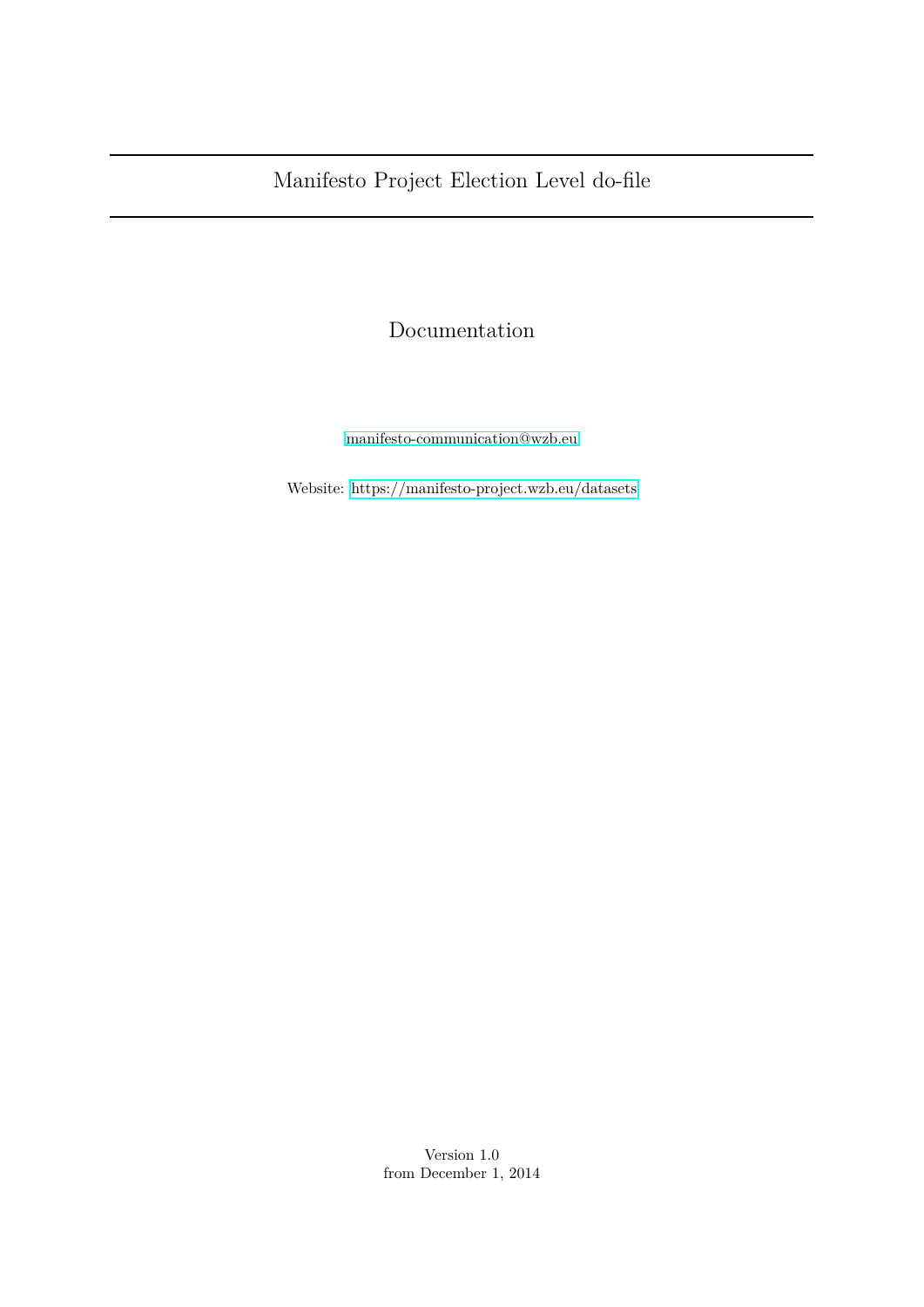## **1 Introduction & How it Works**

The Manifesto Project Election Level do-file (mpelds) is the successor of the median voter dataset, which accompanied the books Mapping Policy Preferences I and II (Budge et al. [2001;](#page-5-0) Klingemann et al. [2006\)](#page-5-1). The script facilitates the calculation of indicators on the election level such as the median voter, the center of gravity, the degree of polarization, etc...

The do-file can be applied to any version of the Manifesto Dataset since Version 2009a. We decided to provide a script instead of a dataset because scripts are much more transparent than ready-made datasets and much more flexible.

The script works only for Stata. The do-file assumes that a version of the Manifesto Project Dataset is loaded in stata. Open the dataset and execute the script and it will add the following variables to the dataset:

All scores related to ideology are based on the rile-variable of the Manifesto Dataset. However, small changes (replacing e.g. rile by planeco) would result in the same scores for other ideological dimensions.

The most recent version of this do-file can be found on the Manifesto Project's Website:

#### <http://manifesto-project.wzb.eu/datasets/mpelds>

The most recent version of the Manifesto Project Main Dataset can be found on:

#### <http://manifesto-project.wzb.eu/datasets/>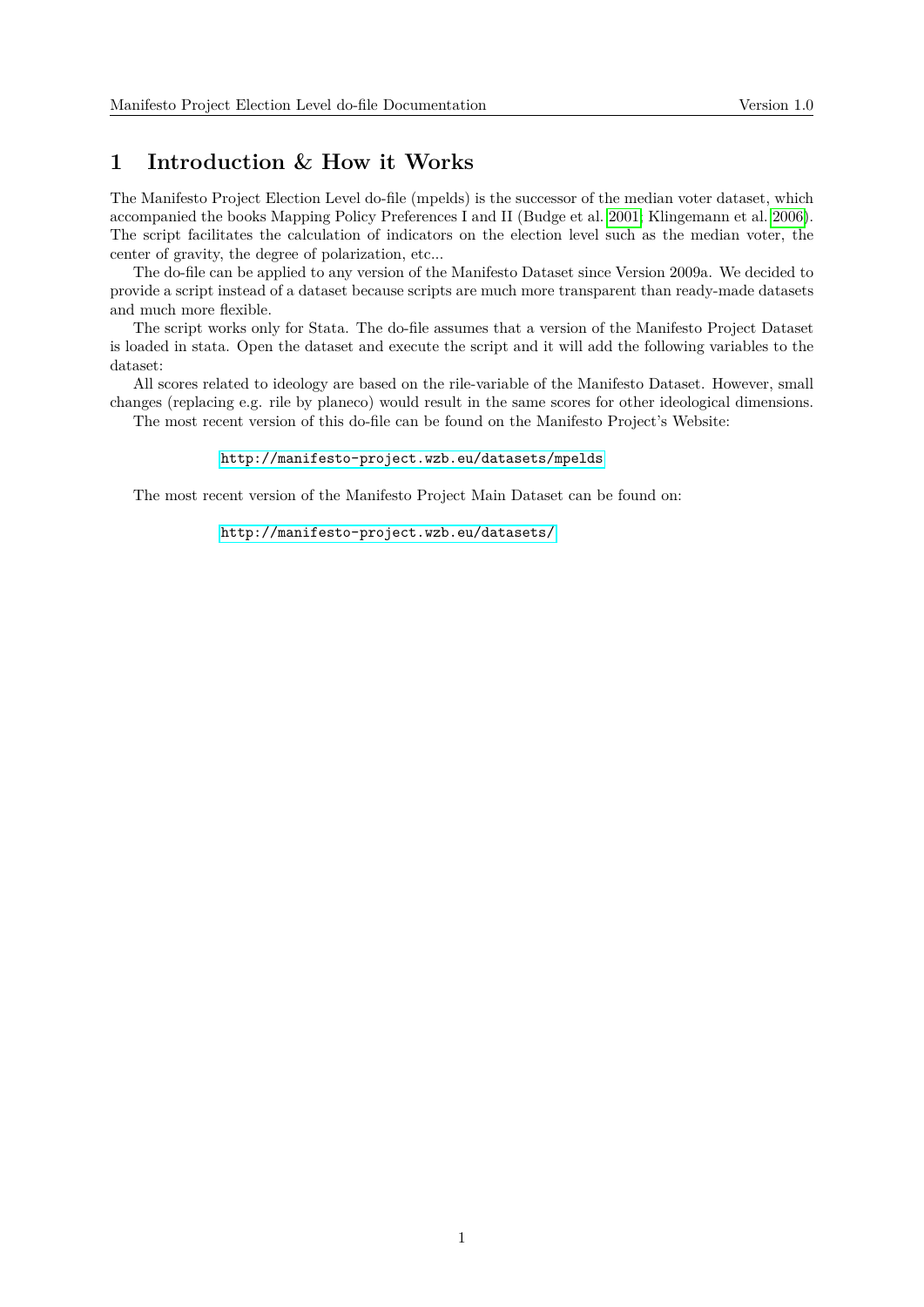# **2 Measures provided:**

| cnt_parties         | The number of parties coded in the Manifesto Project Dataset for this<br>election.                                                                                                                                                                                   |
|---------------------|----------------------------------------------------------------------------------------------------------------------------------------------------------------------------------------------------------------------------------------------------------------------|
| cnt_parl_parties    | The number of parties coded in the Manifesto Project Dataset for this<br>election that won at least one parliamentary seat.                                                                                                                                          |
| sum_pervote         | The sum of vote shares won by the parties covered by the Manifesto<br>Project Dataset.                                                                                                                                                                               |
| sum_seats           | Number of seats won by parties that are covered in the Manifesto<br>Project Dataset.                                                                                                                                                                                 |
| total_seats         | Total number of seats in parliament.                                                                                                                                                                                                                                 |
| eff_nr_parties      | The effective number of electoral parties (Laakso and Taagepera 1979)<br>based on the pervote variable from the Manifesto Project Dataset. It<br>is calculated according to the following formula:                                                                   |
|                     | $EN_e = \frac{1}{\sum_{i=1}^{n} V_i^2}$                                                                                                                                                                                                                              |
|                     | where $EN_e$ is the effective number of electoral parties and V is the<br>vote share of party i (pervote/sum_pervote).                                                                                                                                               |
| eff_nr_parl_parties | The effective number of parliamentary parties (Laakso and Taagepera<br>1979) based on the seats hare (calculated from the absseat and totseats<br>variable in the Manifesto Project dataset). It is calculated according<br>to the following formula:                |
|                     | $EN_p = \frac{1}{\sum\limits_{i=1}^{n} S_i^2}$                                                                                                                                                                                                                       |
|                     | where $EN_p$ is the effective number of parliamentary parties, n are the<br>parties and S is the parliamentary seat share of a party (share of seats<br>covered by the Manifesto Project Dataset, this is not necessarily equal<br>to the totals of the parliament). |
| disprop             | Gallagher index of vote-seat disproportionality (Gallagher 1991). The<br>formula is:                                                                                                                                                                                 |
|                     | $dis = \sqrt{\frac{1}{2}\sum_{i=1}^{n} (V_i - S_i)^2}$                                                                                                                                                                                                               |
|                     | where dis indicates the disproportionality and ranges from $0$ (no dis-<br>proportionality) to 1 (complete disproportional system), V indicates<br>the vote share of a party i and S the seat share of a party i.                                                    |
| rile_min            | The left-right position of the most left is party at the election.                                                                                                                                                                                                   |
|                     |                                                                                                                                                                                                                                                                      |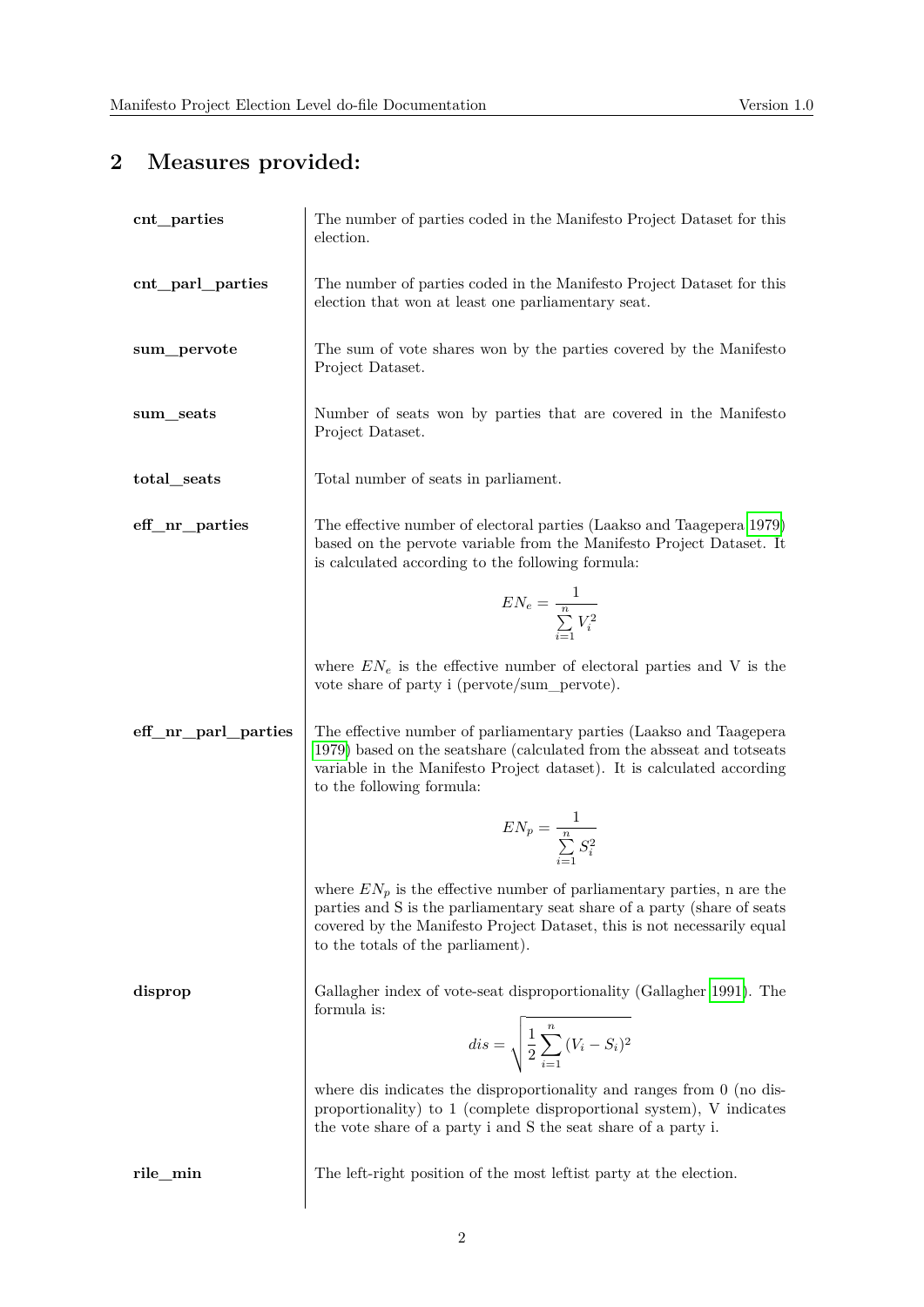.

| rile_max                | The left-right position of the most right ist party at the election.                                                                                                                                                           |
|-------------------------|--------------------------------------------------------------------------------------------------------------------------------------------------------------------------------------------------------------------------------|
| rile_range<br>rile_mean | The distance between the most left ist and the most rightst party.<br>The election mean left-right score.                                                                                                                      |
| rile_wmean              | The mean left-right position weighted by the parties' vote share (also<br>known as the ideological center of gravity Gross and Sigelman 1984).<br>It is calculated according to the following formula:                         |
|                         | $wmean = \sum_{i=1}^{n} (\frac{V_i}{T} \cdot p_i)$                                                                                                                                                                             |
|                         | with $T$ as the sum of vote share at the election (sum_pervote), $V$ a<br>party's vote share and p a party's left-right position.                                                                                              |
| rile_polarization       | The left-right polarization of the party system calculated according to<br>the formula by Dalton $(2008)$ :                                                                                                                    |
|                         | $pol = \sqrt{\sum_{i=1}^{n} ((\frac{(p_i - wmean)}{100})^2 \cdot V_i)}$                                                                                                                                                        |
|                         | where pol is the polarization index ranging from $0$ to $10$ , $p$ is a party's<br>left-right position, V is a party's vote share and wmean the weighted<br>left-right mean (rile_wmean).                                      |
| rile_import_mean        | The average saliency of the sum of all rile categories across parties at<br>one election.                                                                                                                                      |
| rile_import_wmean       | The average saliency of the sum of all rile categories weighted by the<br>party's vote share across parties at one election                                                                                                    |
| heterogeneity           | Heterogeneity indicates how the issue emphasis differs across parties<br>within elections. It is calculated according to the formula by Franz-<br>mann (2008):                                                                 |
|                         | $het = \frac{\frac{1}{C}\sum\limits_{i=1}^{c}s^2}{\sqrt{N}}$                                                                                                                                                                   |
|                         | where het is the heterogeneity at a specific election, C the number of<br>categories (here all categories), c the category, s the standard deviation<br>in emphasis of the category and N the number of parties (cnt_parties). |
|                         |                                                                                                                                                                                                                                |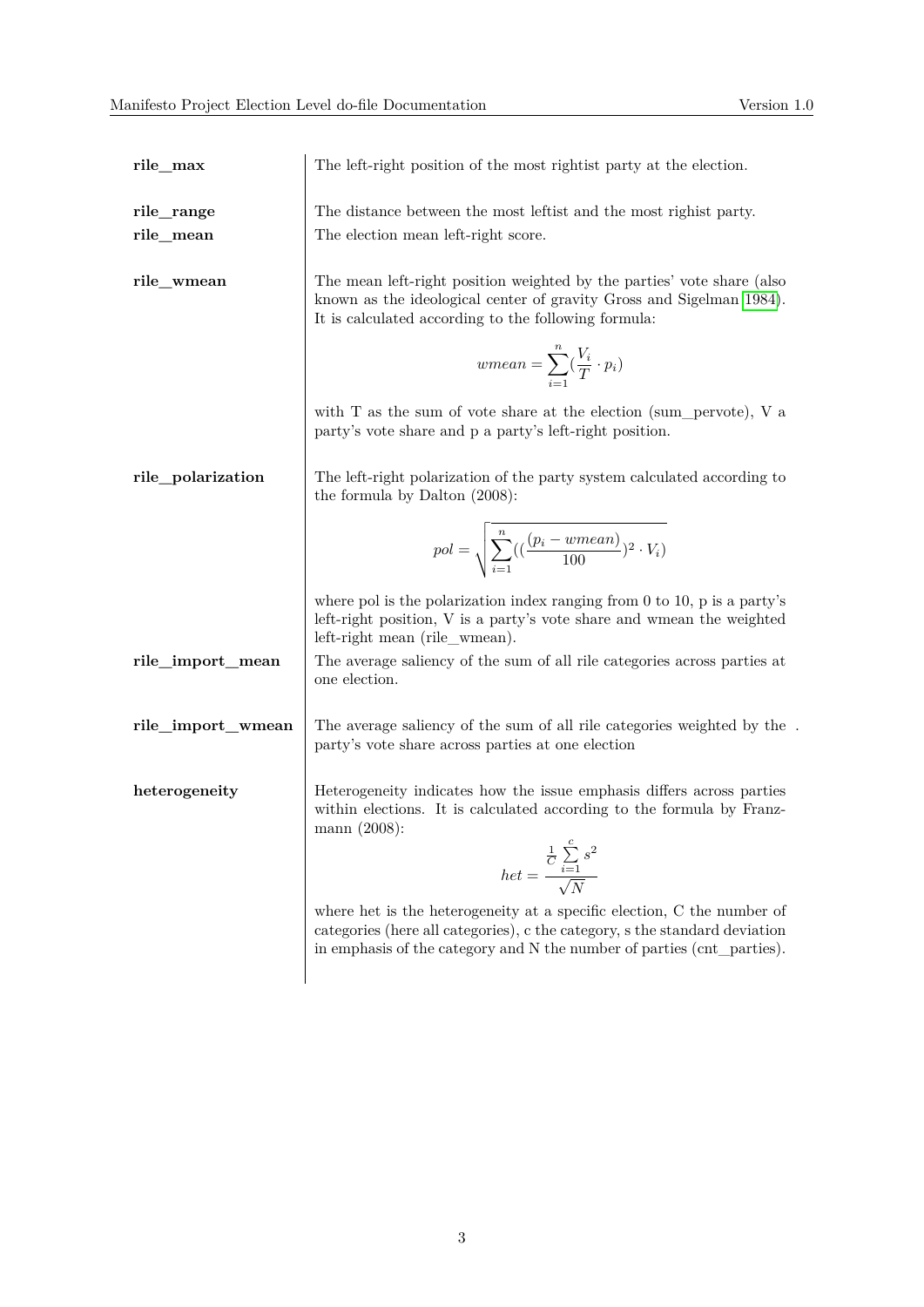| median_voter     | The position of the median voter, calculated according to the formula<br>by Kim and Fording $(1998; 2003)$ .                                                                                                                                                                                                                                                                                                                                                                                                                                                                                                                                                                                                                                                                                                                                                                                             |
|------------------|----------------------------------------------------------------------------------------------------------------------------------------------------------------------------------------------------------------------------------------------------------------------------------------------------------------------------------------------------------------------------------------------------------------------------------------------------------------------------------------------------------------------------------------------------------------------------------------------------------------------------------------------------------------------------------------------------------------------------------------------------------------------------------------------------------------------------------------------------------------------------------------------------------|
|                  | $m = L + ((K - CUM)/F) * W$                                                                                                                                                                                                                                                                                                                                                                                                                                                                                                                                                                                                                                                                                                                                                                                                                                                                              |
|                  | Where m is the median voter position, L is lower end of the interval<br>containing the median, $K$ is $0.5*sum$ pervote, CUM is the cumulative<br>vote share up to but not including the interval containing the median<br>and W is the width of the interval containing the median. See the<br>works of Kim & Fording for a more detailed description of the calcu-<br>lation (1998; 2003). Different parties with the same left-right position<br>(e.g. alliances) are treated as one party with the cumulative vote share.<br>Minor differences to the data published with Mapping Policy Prefer-<br>ences II exist due to slightly different election results and changes in<br>the Manifesto Project Dataset.                                                                                                                                                                                       |
| median_voter_adj | The position of the median voter, calculated according to the formula<br>by Kim and Fording (1998; 2003) adjusted according to theorizing<br>by Michael McDonald (McDonald 2002). The Kim-Fording formula<br>produces odd estimates for cases where the party that contains the<br>median voter is the most left is to most right ist party as the midpoint<br>is assumed to be -100 or 100. In the adjusted formula the midpoint is<br>"mirrored" from the midpoint of the other side: "Rather than assuming<br>the party's voters are so widely dispersed, this variable assumes they<br>are spread in a symmetrical interval around the party's position. For<br>example, for a leftmost party at -15 and a 0 midpoint between it and<br>an adjacent party on the right, we assume the left boundary of that<br>party's voters is -30." (McDonald 2002). The rest of the formula<br>remains the same. |